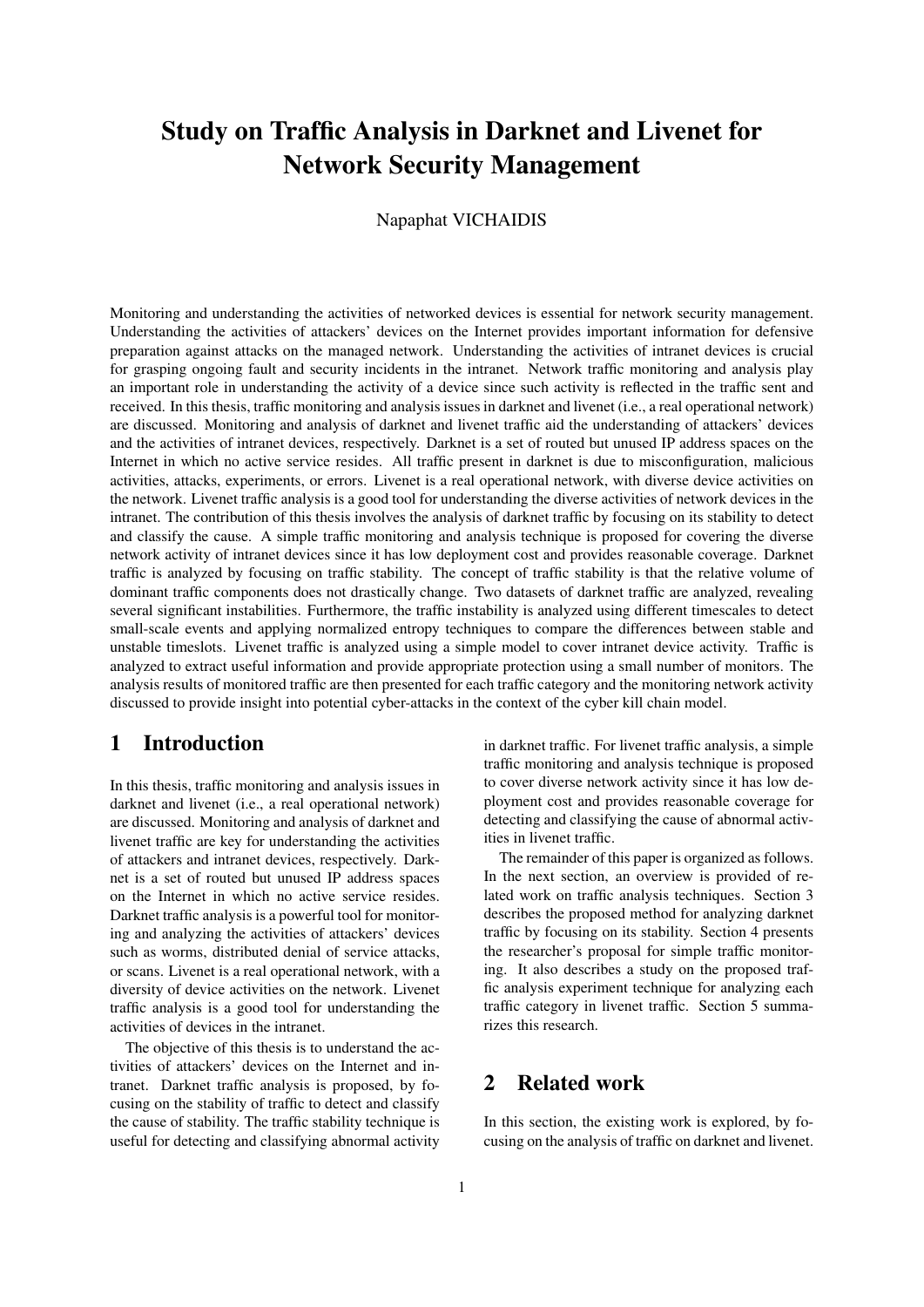### 2.1 Darknet analysis

Darknet traffic can be classified as attempts at infection by worm, botnet, misconfigured application, backscatter from spoofed denial of service attacks, and network scanning problems. The authors in [1] focus on Transmission Control Protocol (TCP) sessions, initiated by activities from botnets or worms on the Internet, and propose a multidimensional malicious packet monitoring architecture for Internet threat detection.

The authors utilized the traffic of different darknet monitoring systems. Shomura et al. [2] analyzed three different darknet datasets to study the nature and behavior of attacks by measuring packet distributions, protocol distributions, and protocol types.

Tao Ban [3] analyzed the behavior of attackers to monitor the global trends of cyber-attacks to better predict the future status of attacking hosts on the Internet. Song et al. [4] provided detailed, in-depth analysis results, showing that a correlation analysis between darknet traffic and Intrusion Detection System (IDS) alerts is very useful for discovering potential attack hosts in organizations and installed malware. In [5], statistical estimation techniques were used to propose the use of moments, maximum likelihood, and linear regression estimators to quantify worm infections. Another example is the study by [6], who presented a novel method based on the usual behavior mode of real traffic data to realize rapid detection of distributed scan attacks in the darknet.

The above mentioned and other conventional methods mainly detect malicious and suspicious traffic in darknet by comparing it against legitimate traffic over networks. Some methods detect only specific malicious activity like worms, distributed denial-ofservice (DDoS) attacks, or backscatter. In this research, darknet traffic analysis is proposed by focusing on traffic stability to detect and analyze network events on the Internet, as addressed in the next section.

### 2.2 Livenet analysis

One major line of research involves anomaly-based detection algorithms. Binkley et al. [7] presented an anomaly-based technique to explain and detect IRC botnets. While Kwon et al. [8] carried out a statistical analysis of network information to forecast network intrusion and predict the volume of a potential DDoS attack. Nychis et al. [9] proposed an entropybased method using two types of distribution based on flow-header features e.g. address (source and destination), port (source and destination), and behavioral features for anomaly detection. The works basically target specific attacks and focus on improving detection accuracy. Generic attacks are not addressed.

The deterministic characterization of a network seems to be a major constraint in the context of a continuously evolving network usage scenario. Beukema et al. [10] proposed host clustering techniques and anomaly detection systems based on intranet traffic analysis to improve the efficiency of existing algorithms. Several papers focus on the Internet traffic flowing across the boundary of the intranet. Kumar et al. [11] examined packet flows between an ingress router, and a corresponding egress router for anomaly detection. While Zeidanloo et al. [12] proposed a generic botnet framework, monitoring traffic for similar communication patterns and behaviors among a group of hosts carrying out malicious activities. Several authors focus on intranet broadcast and multicast traffic, particularly Address Resolution Protocol (ARP) and Neighbor Discovery Protocol (NDP) packets, to obtain information on terminals connected to the intranet, man-in-the-middle attacks and DoS attacks. Whereas Nenovski et al. [13] monitored ARP packets to detect and prevent man-in-the-middle attacks. Barbhuiya et al. [14] presented a technique for detecting spoofed neighbor solicitations and advertisements in IPv6 NDP.

This thesis proposes that to detect malicious activities in the intranet it is necessary to carry out an audit of network activities. To perform a thorough audit, one must monitor all network activities. None of the works above attempt to examine and/or analyze all the network activities in the intranet. Thus far, the focus has generally been on specific attacks or information from a particular type of network traffic. It appears to be difficult, if not impractical, to monitor all network activities. In this paper, a simple traffic monitoring technique is proposed to cover device activities in the intranet. Understanding the intranet device activity is important for detecting anomalies and security incidents.

## 3 Darknet Traffic Analysis, by Focusing on Stability

#### 3.1 Traffic stability

The concept of traffic stability is that the relative volume of dominant traffic components does not change drastically. The usefulness of traffic stability was initially discussed by Kanai et al. [15], who proposed a technique for traffic stability to detect several significant instabilities in darknet. The concept of traffic stability is applied in this study to understand the activities of an attackers' device on the Internet. Traffic is categorized into groups based on the values of packet header fields and the volume of the groups is calculated to evaluate stability.

Figure 1 illustrates the packets in three timeslots with the use of dotted lines. Each cube represents a packet and the numbers in the cube indicate the destination port number of the packet. Packets are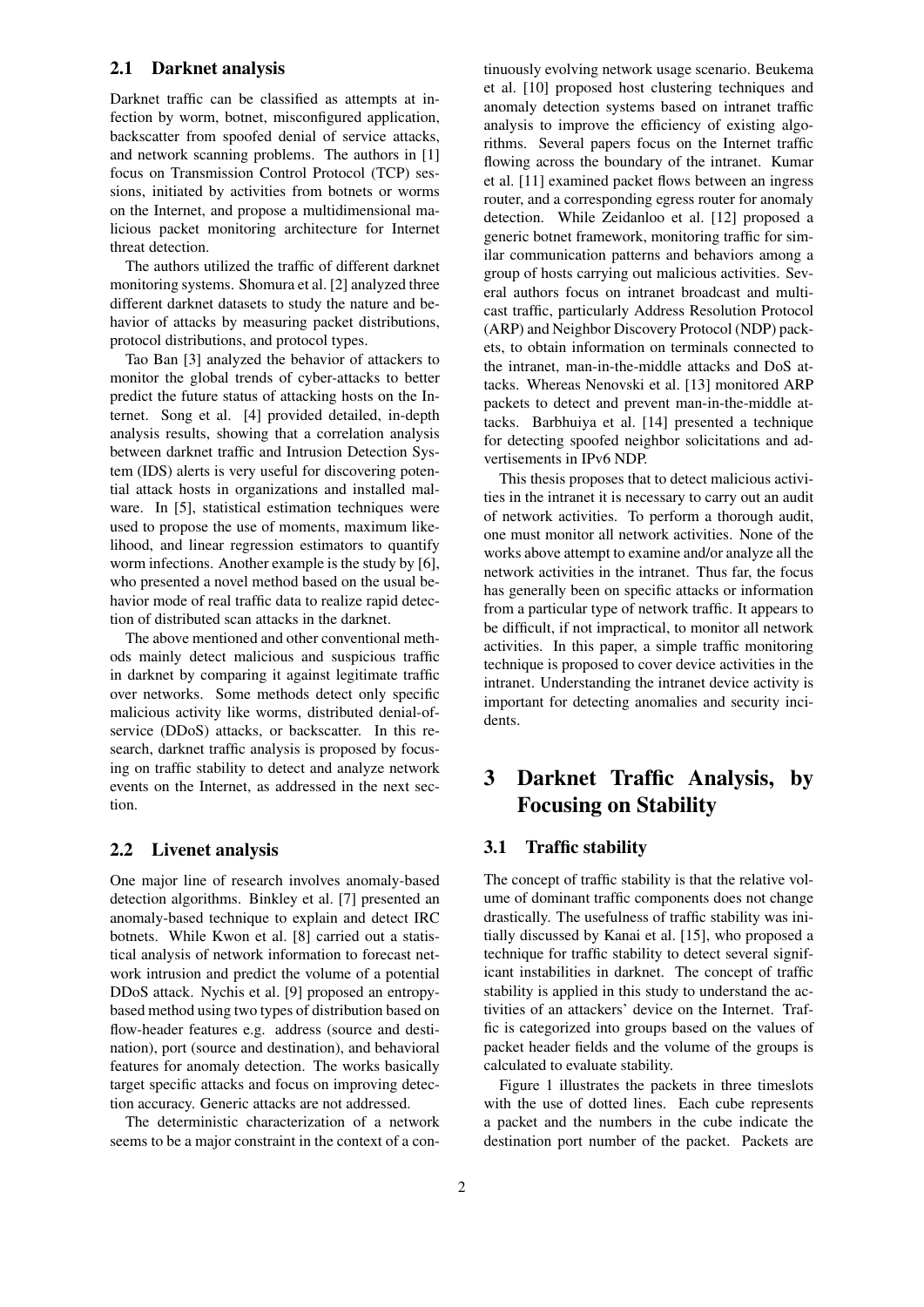grouped according to the destination port. There are two groups in the first and second timeslots, while the third slot has five. The third timeslot is considered unstable because the number of packet groups changes dramatically compared to the two previous periods.



Figure 1: Event detection, by focusing traffic stability

### 3.2 Calculating TopN

In this study, *TopN*, is defined as the number of groups with occupancy exceeding a certain threshold (*T h*). Figure 2 illustrates the method used to calculate *TopN*. *D<sub>i</sub>* represents the  $i - th$  value of a certain attribute and  $n(D_i)$  the number of elements related to  $D_i$ . The  $D_i$  values are sorted in descending order according to  $n(D_i)$  (i.e.,  $n(D_i) \geq n(D_{i+1})$ ). The occupancy of  $D_i$ ,  $r(D_i)$ , is calculated by Eq. 1 where  $f$  is the total number of attribute values,

$$
r(D_i) = \frac{n(D_i)}{\sum_{x=1}^{f} n(D_x)} \times 100\%
$$
 (1)



Figure 2: Event detection, by focusing on traffic stability

### 3.3 Evaluating stability

The proposed method evaluates the stability of traffic by observing *TopN* groups. The *TopN* value is denoted at timeslot *t* as *TopN<sup>t</sup>* . Timeslot *t* is considered to be stable when the current *TopN<sup>t</sup>* does not show a notable difference to that of the previous consecutive *T* timeslots. Specifically, timeslot *t* is stable if *TopN<sup>t</sup>* satisfies Eq. 2.

$$
\mu - 2\sigma \leq TopN_t \leq \mu + 2\sigma \tag{2}
$$

In this formula,  $\mu$  and  $\sigma$  denote the mean and standard deviation of *TopN* for the last *T* consecutive timeslots from the timeslot *t*, respectively. If *TopN<sup>t</sup>* satisfies Eq. 2 condition, traffic in timeslot *t* is considered stable.

## 3.4 Results of darknet traffic analysis, by focusing on traffic stability

In this research, two types of datasets are analyzed: darknet traffic monitored by Japan Computer Emergency Response Team Coordination Center (JPCERT/CC) that operated an Internet threat monitoring system (TSUBAME) and darknet traffic monitored at LAB DARKNET. LAB DARKNET is unused IP address space in the researcher's laboratory network. The packets are organized according to the destination port in the TCP/UDP header, while *TopN* is calculated using *T h* values of 1.0, 0.75, and 0.5%.

The findings show 76 unstable days in traffic monitored by JPCERT/CC TSUBAME system and six unstable days in traffic monitored in LAB DARKNET. The 76 instances of instability in dataset 1 is due to scan activity, misconfiguration, DDoS attacks, DoS attack and backscatter. While six unstable days in dataset 2 is due to backscatter from an attack on a Domain Name System (DNS) server and a scan. It can therefore be concluded that the traffic stability is a potential candidate for understanding activities on the Internet.

### 3.5 Analyzing darknet TCP traffic stability at different timescales

The *TopN* values are analyzed at two different timescales: daily and hourly. For the daily timescale analysis, the width of a timeslot is set to 24 hours, and the traffic stability in a given timeslot *t* is assessed on the basis of *TopN* values in the previous seven days (i.e.,  $T = 7$ ). The term unstable-day is used to refer to a 24-hour timeslot, which is considered to be unstable in the daily-scale analysis. In the hourly-scale analysis, the width of a timeslot is set to one hour, and the traffic stability in a given timeslot t is assessed on the basis of *TopN* values in the previous 24 hours (i.e.,  $T = 24$ ). The term unstable-hour is used to refer to a one-hour timeslot, which is considered to be unstable when detected in the hourly-scale analysis.

A dataset containing TCP packets observed for one year and nine months (2015/12/18 to 2017/08/31) is analyzed in LAB DARKNET. These results show several anomalous events, detected by investigating *TopN* values at different timescales. During dailyscale analysis, 17 unstable days were found, while in hourly-scale analysis, there were 140 unstable hours. The results of unstable days and hours were checked and 134 unstable hours were found to belong to stable-days and 24-hour timeslots did not show any instability. Therefore, the cause of instability was evaluated and classified and the number of senders and attack duration investigated at different timescales. It can therefore be concluded that the stability of TCP traffic, by focusing on *TopN* values at different timescales (daily and hourly), is a useful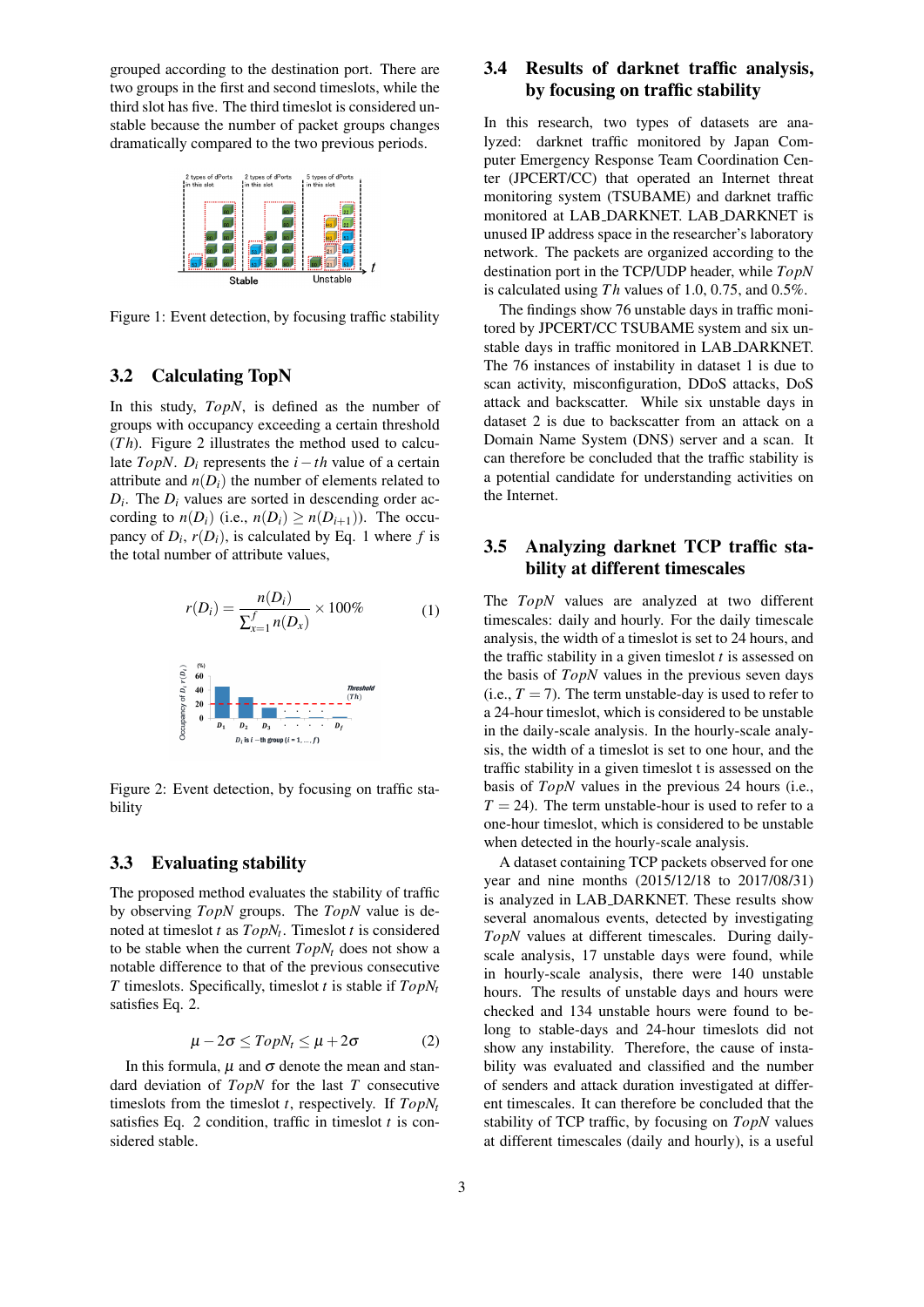method of analyzing events in darknet traffic.

## 3.6 Using normalized entropy to compare traffic differences in stable and unstable timeslots

In this study, the traffic data for stable and unstable timeslots are compared from the perspective of randomness in IP addresses and ports by evaluating the normalized entropy. The normalized entropy is used to measure uncertainty or randomness of traffic in each timeslot.

The entropy values of IP addresses and ports are evaluated by focusing on the *TopN* destination ports found in unstable timeslots to extract unusual changes induced by traffic anomalies.  $H(X)$  is defined as the entropy of histogram *X*. Histogram  $X = \{n_i\}$  (*i* = 1, 2 . . ., Z), which means that feature  $i$  occurs  $n_i$  times in the sample, and the total number of observations in the histogram is  $S = \sum_{i=1}^{Z} n_i$ . The sample entropy is then defined as shown in Eq. 3

$$
H(X) = -\sum_{i=1}^{Z} \left(\frac{n_i}{S}\right) \log_2\left(\frac{n_i}{S}\right). \tag{3}
$$

The entropy value lies in the range  $[0, \log_2 Z]$ . The entropy shows its minimum value 0 when all of the features are the same and its maximum value  $log_2 Z$ when all of the items are different. The normalized entropy of *X*,  $NE(X)$ , is calculated by Eq. 4 where  $n_0$ is the number of distinct  $X$  values in the given timeslot.

$$
NE(X) = \frac{H(X)}{\log_2 n_0} \tag{4}
$$

The randomness of the source IP addresses, source ports, and destination IP address is investigated to identify a specific destination port on the basis of *TopN* destination port groups in unstable timeslots.

The researcher monitored and analyzed the traffic data in LAB DARKNET for approximately two years (2015/12/18 to 2017/12/31). Packets were categorized according to the destination ports in TCP and UDP headers, and *TopN* was calculated for *T h* values of 1.0, 0.75, and 0.5%. Twenty-one unstable timeslots were found and the cause of instability investigated by focusing on the *TopN* values in each timeslot compared to the *TopN* values in the previous seven timeslots.

The stable and unstable timeslots of traffic data were compared from the perspective of randomness, in relation to the IP addresses and ports by evaluating the normalized entropy. If the randomness of the IP addresses and ports in unstable timeslots changes drastically, it can be assumed that an event has occurred in the unstable timeslot. In this study, 49 destination port groups were investigated by focusing on the sequence of packets in the *TopN* values to identify unstable timeslots. The analysis of the traffic in unstable timeslots identified backscatter, misconfiguration, and hostscan activities. The experimental results showed the potential usefulness of TCP traffic stability and normalized entropy as measures for understanding the characteristics of cyber threats on the Internet.

## 4 Cost and Effectiveness of Simple Traffic Monitoring for Network Security

### 4.1 A simple traffic monitoring model

This section discusses the cost and effectiveness of traffic monitoring in a livenet. The effectiveness of traffic monitoring is evaluated on the basis of coverage, which is the range of communication the monitor can access.

Network activities can be broadly categorized into three groups. Activities where the source and destination are both in the intranet are referred to as intranet activities or *I-activities*. Activities where either the source or destination is outside the intranet are referred to as external activities or *E-activities*. An I-activity or E-activity is usually preceded by an initial activity, which is generally of a broadcast nature and reveals the presence of the initiator in the intranet. Such activity is referred to in this study as a *P-activity*.

Network device communication can be classified into the following four categories, and the members of each category are referred to as communication elements in the following discussion.

- *h*2*h*<sub>*u*</sub>: unicast communication with another host in the intranet
- *h*2*h*<sub>*b*</sub>: unicast communication with another host in the intranet
- *h*2*I<sub>u</sub>*: unicast communication with another host on the Internet
- $h2I_b$ : broadcast/multicast communication with a group of hosts on the Internet

The I-activities of a host are manifested in the *h*2*h<sup>u</sup>* and  $h2h_b$  communication elements. The E-activities of a host are manifested in the  $h2I_u$  and  $h2I_b$  communication elements of a host. The P-activities can be monitored in the *h*2*h<sup>b</sup>* communication elements.

The goal of traffic monitoring for security is to monitor all network activities. For this purpose, it is sufficient to monitor the communication elements of all devices in an intranet. This goal is referred to as "total coverage."

Traffic monitors can be broadly classified into the following three types: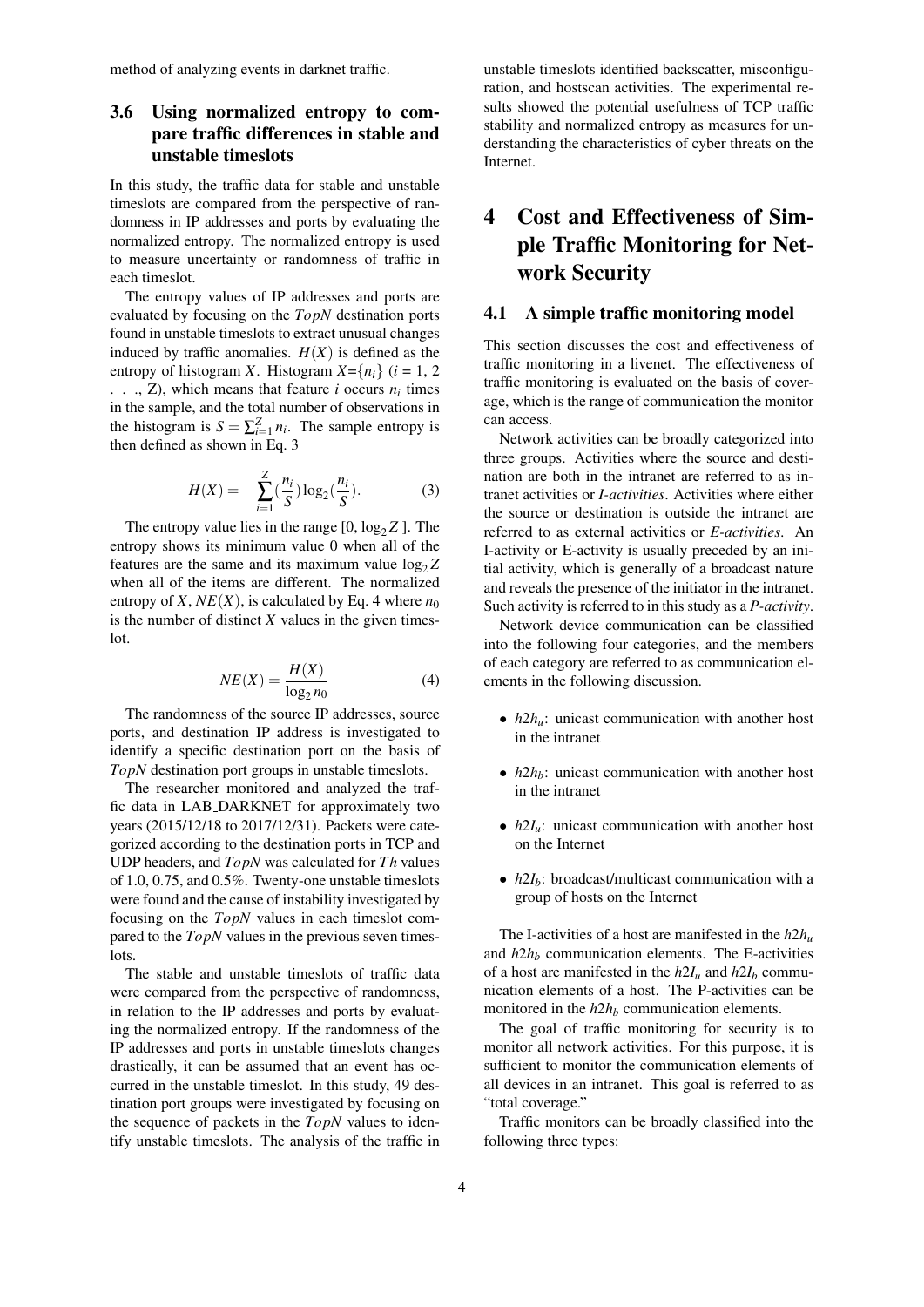- 1. A host traffic monitor is deployed between a host and its network attachment point. It has access to all traffic sent from or received by the host.
- 2. A border traffic monitor is deployed at the border between the target intranet and an upstream network. It has access to all traffic generated by communication between hosts in the intranet and on the Internet through the border.
- 3. An intranet broadcast traffic monitor can be deployed anywhere in the intranet. It has access to all broadcast packets sent from hosts in the intranet.

Figure 3 illustrates the relationship between monitor types, network activity types, and accessed communication elements. As indicated in Figure 3, a host traffic monitor covers three network activity types (I-activity, E-activity, and P-activity of a host) with the ability to access all four communication element types. A border traffic monitor covers the Eactivity, which has access to two communication element types. An intranet broadcast traffic monitor covers the P-activity, which has access to a single communication element type.



Figure 3: Communication in the intranet and monitor types

The simple traffic monitoring scheme proposed in this study effectively combines the three monitor types and provides reasonably good coverage at an acceptable cost.

Figure 4 depicts the proposed simple traffic monitoring concept and its coverage. The blue rectangle, orange cuboid, and green cuboid in the figure indicate the coverage of a host monitor, a border monitor, and an intranet broadcast monitor, respectively.



Figure 4: Simple traffic monitoring concept and coverage of intranet communication

The proposal in this study consists of host traffic monitors, deployed only for certain hosts that act as activity hubs, such as servers, in the intranet. Border traffic monitors are deployed at each of the R routers in the intranet, and these cover  $h2I_u$  and  $h2I_b$  communication elements for every host in the intranet, as indicated by the orange cuboid in Figure 4. Intranet broadcast monitors are deployed in all *B* broadcast segments in the intranet, and these cover  $h2h_b$  communication elements of every host in the intranet, as indicated by the green cuboid in Figure 4.

As illustrated in Figure 4, the proposal in this study accepts that not all  $h2h<sub>u</sub>$  communication elements are covered. In this case, *h*2*h<sup>u</sup>* communication elements in hosts other than activity hubs are not covered. These hosts are usually client PCs. At least, the P-activity of such communication is covered by the broadcast traffic monitor and the administrator can determine the presence of such communications.

The effectiveness of the proposed scheme is demonstrated by evaluating the coverage and number of monitors required. For simplicity, the following discussion assumes the simplest case, with an intranet consisting of a single broadcast segment, connected to the Internet via a single router. There are *H* hosts in the intranet. For total coverage  $C_t$ , it is sufficient to monitor all 4*H* communication elements using *H* host monitors. In this case, the required number of monitors  $M_t$  is  $H$ . In the proposal in this study, the coverage  $C_p$  is achieved using  $M_p$  monitors, where

$$
C_p = 4H_s + 3H_c \tag{5}
$$

$$
M_p = H_s + R + B,\t\t(6)
$$

in which  $H_s$  is the number of activity hubs,  $H_c$  is the number of hosts not counted as activity hubs, *R* is the number of routers, and *B* is the number of broadcast segments in the intranet. In the simple case of an intranet with a single broadcast segment connected to the Internet via a single router,  $R = B = 1$ . The  $H_s$ host traffic monitors cover all four communication elements of every server in the intranet. The border traffic monitors cover  $h2I_u$  and  $h2I_b$  elements of the  $H_c$  client PCs, while the intranet broadcast monitors cover the  $h2h_b$  elements of the  $H_c$  client PCs. In terms of the number of communication elements, the coverage  $C_p$  is  $H_c$  less than the total coverage  $C_t$ . However, the proposed scheme uses a significantly smaller number of monitors, because  $H_s + R + B$  is generally much less than *H* in an average intranet.

### 4.2 Traffic analysis experiment

### 4.2.1 Experimental environment

The traffic monitoring and analysis experiment was carried out on the university's laboratory network, with 50 devices in one broadcast segment, and connected to the Internet via a router. In this network,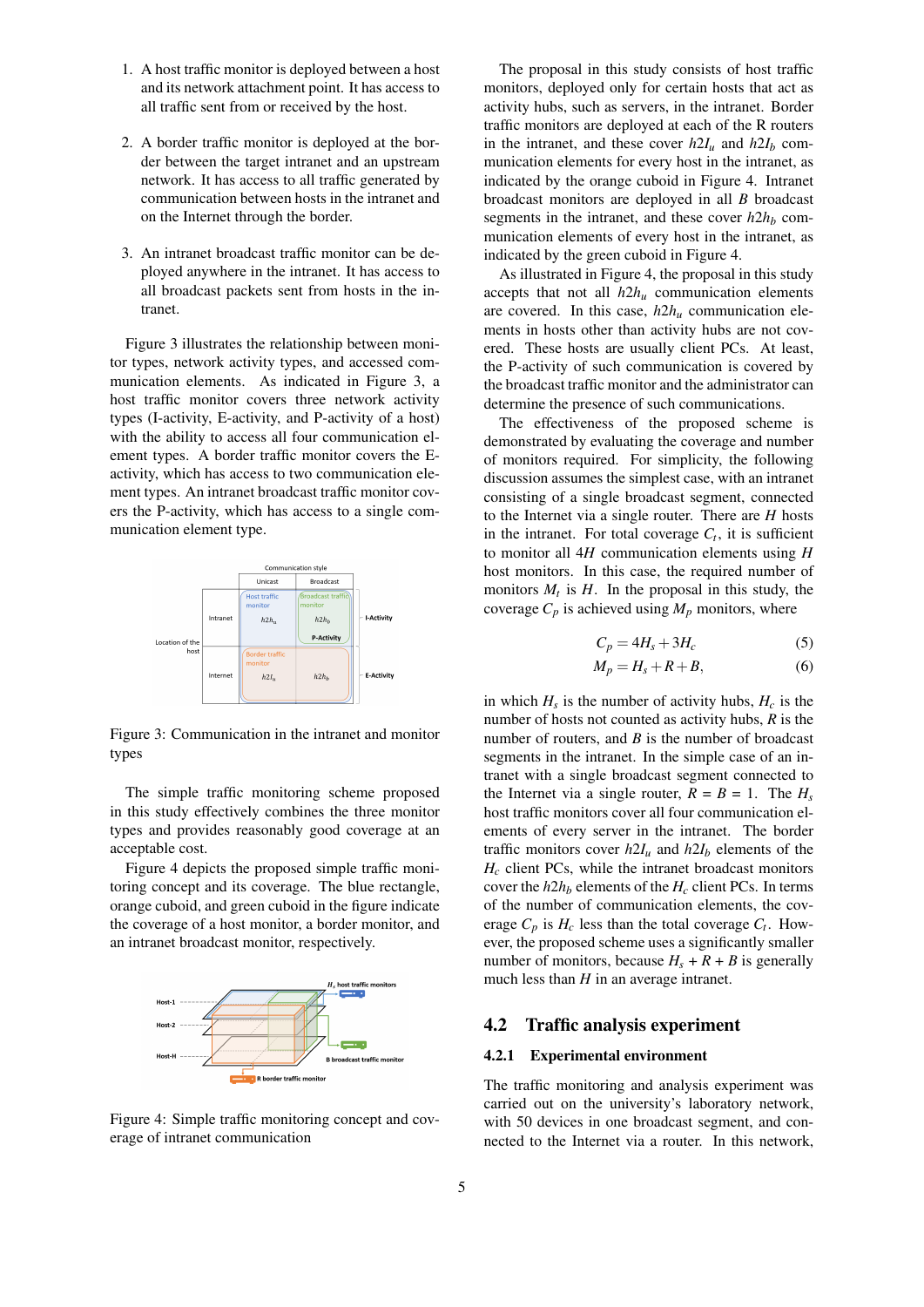15 devices with statically assigned IP addresses provided network services to other devices in the network. These devices qualified to be categorized as activity hubs. The remaining 35 devices were classified as clients. For simplicity and a leaner experimental setup, only the four most active servers were categorized as activity hubs with host traffic monitors being deployed for these. Among the four activity hubs, one was a Windows host, two were Linux hosts, and one was a printer. The host monitors were set with different OSs to demonstrate the feasibility of the host traffic monitor for the selected OSs. A border traffic monitor and broadcast traffic monitor were deployed at the router and inside the broadcast segment, respectively.

Thus, in this monitoring environment,  $H_s$ ,  $H_c$ ,  $R$ , and *B* B were 4, 46, 1, and 1, respectively. Based on Eq. 5, 154 out of 200 communication elements were monitored using six monitors.

### 4.3 Peer analysis

Peer analysis is performed to ascertain and validate the purpose of the network activity (that is, access) covering both I-activity and E-activity based on the peer address (IP address and/or domain name) and port number. When an activity satisfies both of the following conditions, the purpose of the activity is considered valid.

- 1. The peer host is not blacklisted
- 2. The endpoint (peer host and port number) can be validated.

For simplicity, this study focuses on the activities from host traffic that are not directed by a user, which is referred to as non-user-initiated (NUI) activities. To this end, the researcher extracted data from the logs of the activity hubs for the period during which no user was logged in. This does not imply that an activity is initiated when a user is logged in, or that an activity initiated by a user is legitimate. It only implies that the NUI activity is the first location to search for suspicious activities.

The corresponding domain name for each packet was checked by observing the packet payload or by examining the DNS transaction relating to the IP address. When a domain name corresponding to an IP address was not found, validation was carried out based on the IP address.

The URLVoid [16] was used to determine whether or not the peer was blacklisted. When a peer was not blacklisted, the endpoint was validated according to the following criteria.

• The endpoint is listed in the official documents released by the developers of the OS and applications running on the source host.

- The IP address and domain name of the endpoint is owned by the vendors of the OS and applications running on the source host.
- The endpoint is in the intranet and valid.

Through this experiment, it was observed that a surprisingly large volume of NUI activities were carried out by OSs and applications on a device. Such activities were very likely carried out under the software agreements "agreed to" when the software was installed. It is important for the researcher to gain awareness and understanding of NUI activities in order to efficiently detect malicious activities hidden in such activities.

### 4.4 Volume analysis

During the experiments, the researcher observed variations in the traffic volume patterns in the form of packet count, high-resolution monitoring, encrypted packets, and the amount of traffic in each category. The limitation of this section is that the discussion only concerns high-resolution traffic monitoring that can be exploited using the researcher's simple traffic monitoring scheme.

#### 4.4.1 High-resolution traffic monitoring

High-resolution traffic monitoring [17] is a technique for monitoring the traffic at millisecond intervals. This technique was tested on border traffic by counting the number of packets in 10 ms intervals and looking for significant variations.

In this experiment, the total number of 10 ms timeslots was 276,480,000. The average and median number of packets per timeslot were 0.58 and 0.0, respectively. Only 0.001% of the timeslots (2,729 timeslots) had 340 or more packets. Such a slot is referred to as a "peak slot," and the highest number of packets in a peak slot is 1,152.

Figure 5 compares the number of packets every minute and every 10 ms over a period of 10 minutes. The variation in the number of packets per minute was almost stable. However, the number of packets per 10 ms exhibited frequent and significant changes, and 143 peak slots occurred during this period. These hidden peaks can provide important insight for network administrators, and indicate the necessity for traffic to be investigated in greater detail. In this case, it can be confirmed that most of the packets in the peak slots belonged to secure shell sessions between hosts in the intranet and hosts on the Internet. A secure shell session generates numerous peaks when a user uploads or downloads many files via the SSH tunnel.

### 4.5 Broadcast analysis

By monitoring the ARP/NDP broadcast packets, network administrators can detect newly connected ter-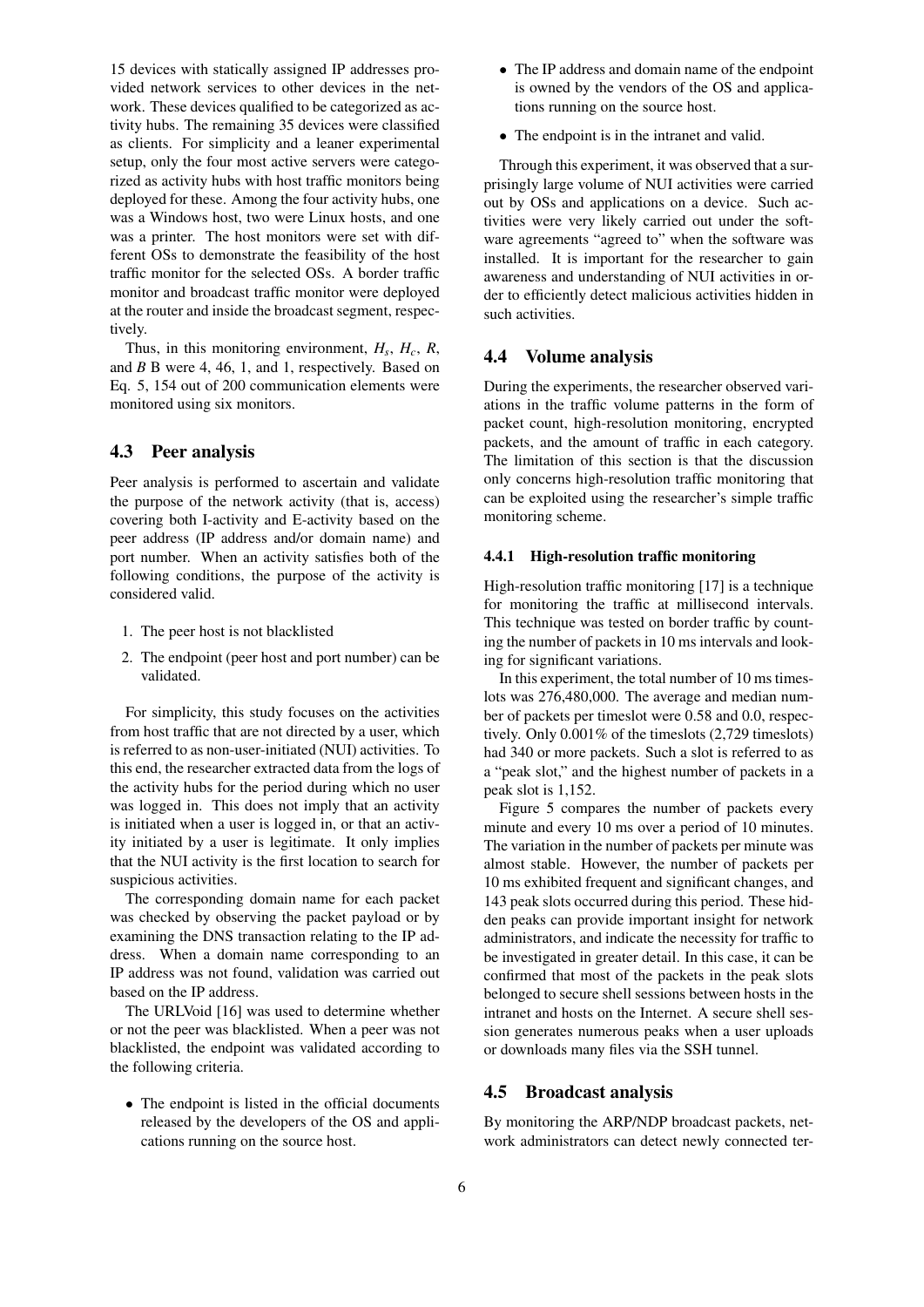

Figure 5: High-resolution monitoring

minals and obtain pairs of IP and media access control (MAC) addresses. The results may also be used to generate the usage logs of terminals. An ARP or NDP packet indicates that the packet source is present in the network and attempting to communicate with another device. Hence, the number of broadcast packets from a device can be used to estimate the terminal activity in the intranet.

Figure 6 presents a breakdown of the ARP requests in the laboratory network. The ARP requests are categorized as those sent from one server to another, from a server to a client, from a client to a server, and from one client to another. These categories are indicated by the blue, orange, green, and red areas, respectively. As illustrated in Figure 6, as expected, ARP requests sent to a server (blue and green areas) were dominant. It should be noted that ARP requests from one client to another were rarely observed, and constituted only 0.41% of the entire ARP requests monitored for one month. These analysis results support the researcher's assumption that little communication takes place among client PCs, as described in Section 4.1.



Figure 6: Breakdown of ARP request traffic

### 4.6 Discussion

This research also discusses the effectiveness of the simple monitoring technique in detecting a network attack in the context of a cyber kill chain model<sup>(R)</sup> [18]. According to the results of the analysis techniques presented in this work, the possibility of observing the traces of an attack in progress in each phase was examined. It can be concluded that the simple traffic monitoring model and traffic analysis techniques are useful for validating observed suspicious and/or malicious activities in the intranet within the context of the cyber kill chain.

## 5 Summary

In this thesis, traffic monitoring and analysis issues in darknet and livenet are discussed. Monitoring and analysis of darknet and livenet traffic assist in understanding the activities of attackers' devices and the activities of intranet devices, respectively.

Darknet traffic analysis is proposed in this study, by focusing on the stability of traffic. In the traffic monitored at JPCERT/CC TSUBAME, 76 unstable days were found due to scan activity, misconfiguration, DDoS attacks, DoS attack, and backscatter. While the six days of instability in LAB DARKNET were due to backscatter from an attack on a DNS server and a scan. It can be concluded that the stability of traffic is a potential candidate for understanding activities on the Internet. Traffic analysis techniques are proposed in this study to detect small-scale events, where a small number of attackers send packets to the destination targets in a short duration. Several case studies on detected unstable timeslots indicate the presence of scanning activities in the traffic. The analysis results of traffic found in unstable timeslots are then reported in this study. The traffic data for stable and unstable timeslots is compared from the perspective of randomness in IP addresses and ports by evaluating the normalized entropy. The analysis of the traffic in unstable timeslots identified backscatter, misconfiguration, and hostscan activities. The experiment results demonstrate the potential usefulness of TCP traffic stability and normalized entropy as measures for understanding the characteristics of cyber threats on the Internet.

A simple traffic monitoring model proposed in this research is an abstraction of network activities in the intranet. It is complete in the sense that it covers the activities in terms of four communication elements  $(h2h_u, h2I_u, h2h_b, \text{ and } h2I_b)$ . It provides a mapping between the monitors and activities. It serves as a basis for evaluation of the coverage of monitoring and the cost of monitoring in terms of the number of monitors and the complexity of monitors. This study demonstrates the effectiveness of peer analysis techniques for intranet host traffic, traffic volume analysis techniques for border traffic, and broadcast analysis techniques for intranet broadcast traffic. Peer analysis is useful for validating network activity in the intranet. Volume analysis indicates E-activities with the use of high-resolution traffic monitoring, encrypted traffic monitoring, and advanced techniques such as category transformation. Broadcast analysis techniques can be effectively used to monitor P-activities e.g., network attachment. The simple traffic monitoring model and traffic analysis techniques are useful for validating suspicious and/or downright malicious ac